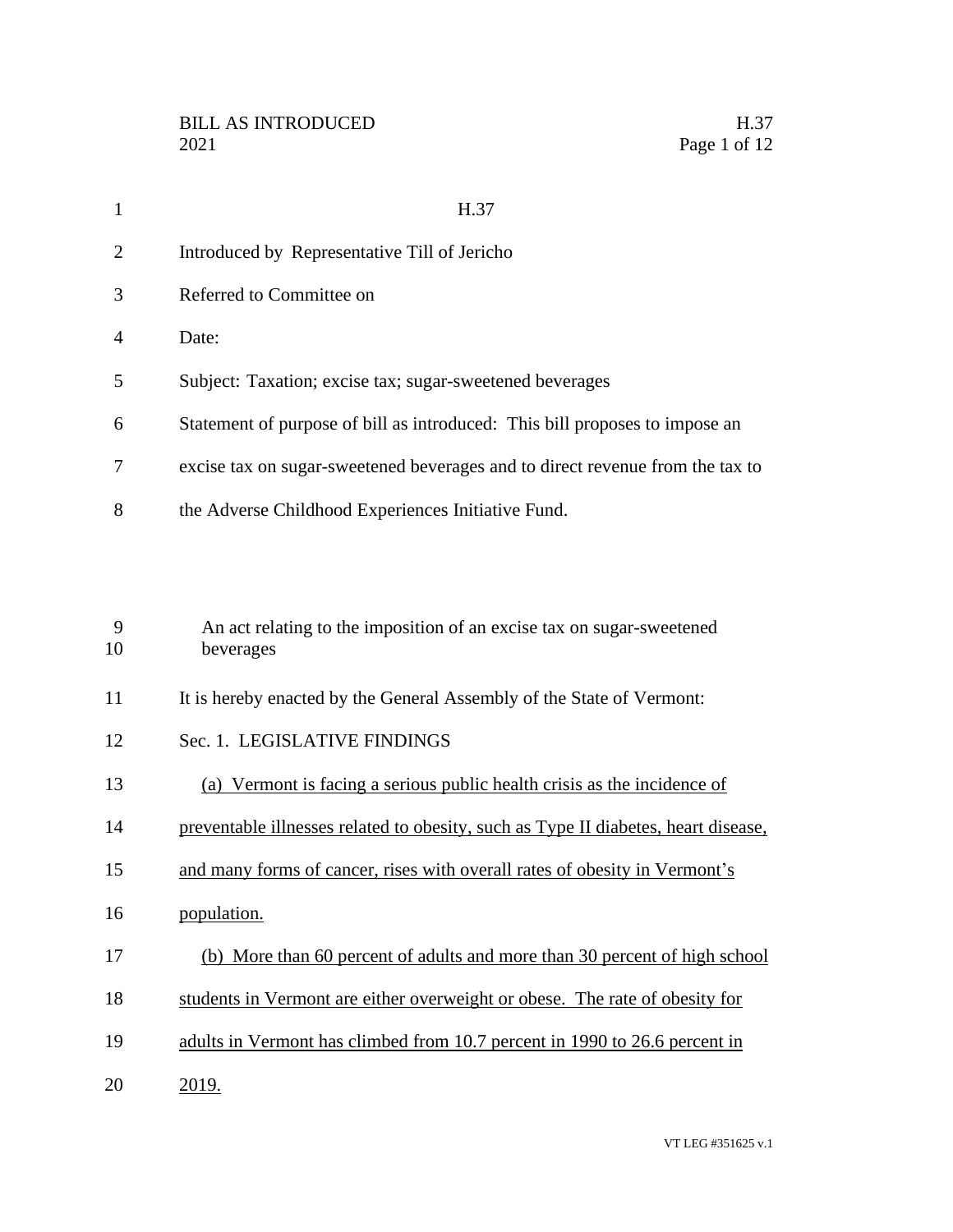| $\mathbf{1}$   | (c) Annually, the State of Vermont spends over \$200 million to treat        |
|----------------|------------------------------------------------------------------------------|
| $\overline{2}$ | obesity-related illnesses in adults. A substantial amount of these costs is  |
| 3              | incurred by publicly funded health care programs such as Medicare and        |
| $\overline{4}$ | Medicaid.                                                                    |
| 5              | (d) There is overwhelming scientific evidence that consumption of            |
| 6              | sugar-sweetened beverages is directly linked to the incidence of obesity,    |
| 7              | obesity-related diseases, and dental caries.                                 |
| 8              | (e) Sugar-sweetened beverages are the single largest source of added sugar   |
| 9              | in Americans' diets, representing nearly half of the added sugars an average |
| 10             | American consumes.                                                           |
| 11             | (f) Consumption of sugar-sweetened beverages represents the largest          |
| 12             | category of caloric intake in American children, surpassing milk in the late |
| 13             | 1990s.                                                                       |
| 14             | (g) Sugar-sweetened beverages provide no nutritional value and contain       |
| 15             | unhealthy amounts of added sugar. The American Heart Association             |
| 16             | recommends a maximum daily intake of six teaspoons of sugar for women and    |
| 17             | nine teaspoons for men. A 12-ounce can of soda may contain eight to 13       |
| 18             | teaspoons of sugar.                                                          |
| 19             | (h) Research suggests that our bodies process liquid sugar differently than  |
| 20             | sugar in foods, especially those containing fiber.                           |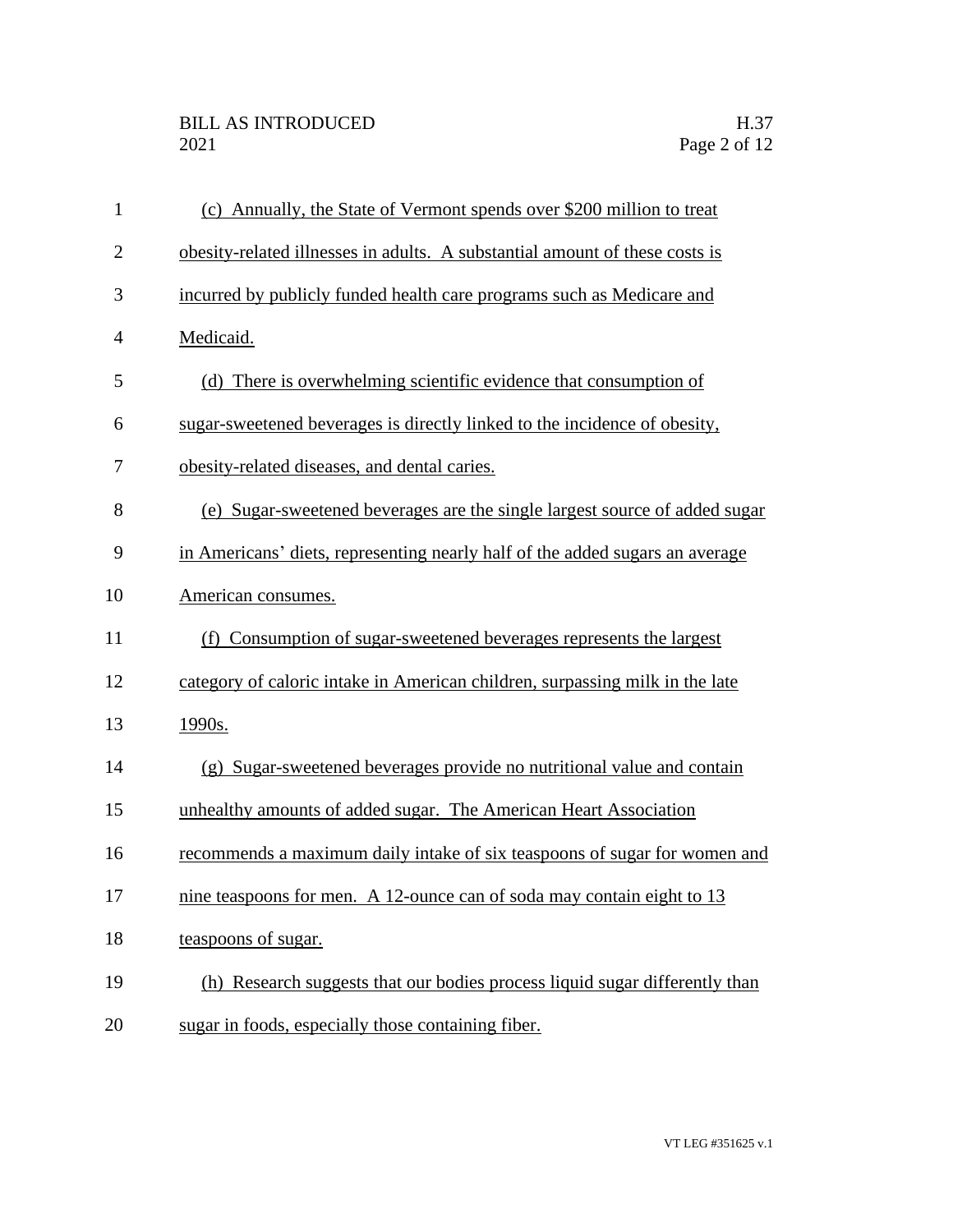| $\mathbf{1}$   | (i) Studies also show that high-calorie beverages do not have the same           |
|----------------|----------------------------------------------------------------------------------|
| $\overline{2}$ | appetite-suppressing effect on those who consume them as do the same number      |
| 3              | of calories consumed in solid food.                                              |
| $\overline{4}$ | (i) Taxes and subsidies on food can influence consumption, and numerous          |
| 5              | peer-reviewed public health studies recommend that sugar-sweetened beverage      |
| 6              | taxes should be implemented as part of a comprehensive strategy to prevent       |
| 7              | obesity.                                                                         |
| 8              | Sec. 2. 32 V.S.A. chapter 227 is added to read:                                  |
| 9              | CHAPTER 227. SUGAR-SWEETENED BEVERAGE TAX                                        |
| 10             | § 9401. DEFINITIONS                                                              |
| 11             | As used in this chapter:                                                         |
| 12             | (1) "Beverage for medical use" means a beverage suitable for human               |
| 13             | consumption and manufactured for use as an oral nutritional therapy for          |
| 14             | individuals who cannot absorb or metabolize dietary nutrients from food or       |
| 15             | beverages or for use as an oral rehydration electrolyte solution for infants and |
| 16             | children formulated to prevent or treat dehydration due to illness. "Beverage    |
| 17             | for medical use" also means a "medical food" as defined in subdivision $5(b)(3)$ |
| 18             | of the Orphan Drug Act at 21 U.S.C. § 360ee. "Beverage for medical use"          |
| 19             | shall not include drinks commonly referred to as "sports drinks" or any other    |
|                |                                                                                  |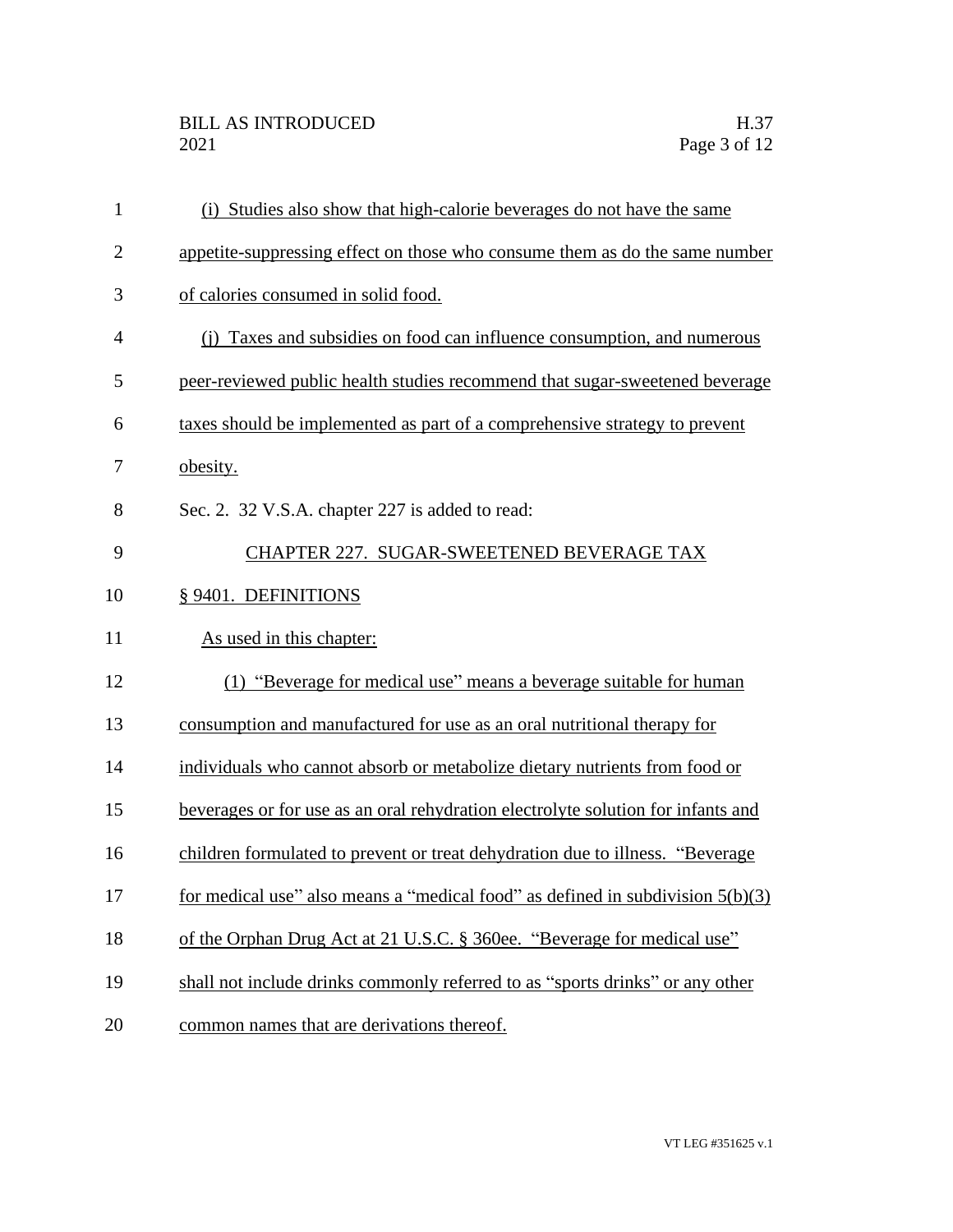| $\mathbf{1}$ | (2) "Caloric sweetener" means any caloric substance suitable for human          |
|--------------|---------------------------------------------------------------------------------|
| $\mathbf{2}$ | consumption that humans perceive as sweet and includes, without limitation,     |
| 3            | sucrose, fructose, glucose, fruit juice concentrate, or other sugars. "Caloric  |
| 4            | sweetener" excludes noncaloric sweeteners. As used in this definition,          |
| 5            | "caloric" means a substance that adds calories to the diet of an individual who |
| 6            | consumes that substance.                                                        |
| 7            | (3) "Commissioner" means the Commissioner of Taxes and his or her               |
| 8            | authorized agents and employees.                                                |
| 9            | (4) "Consumer" means an individual who purchases or otherwise                   |
| 10           | obtains a sugar-sweetened beverage for consumption and not for sale to          |
| 11           | another.                                                                        |
| 12           | (5) "Department" means the Vermont Department of Taxes.                         |
| 13           | (6) "Distribution" or "Distribute" means the transfer of title or               |
| 14           | possession from one person to another for consideration or within a business    |
| 15           | entity or between or among business entities subject to the same ownership or   |
| 16           | control, such as by a wholesale or warehousing unit to a retail outlet or       |
| 17           | between two or more employees or contractors. "Distribution" or "Distribute"    |
| 18           | shall not mean the retail sale to a consumer.                                   |
| 19           | (7) "Distributor" means any person, including a manufacturer and a              |
| 20           | wholesale dealer, that receives, stores, manufactures, bottles, or distributes  |
| 21           | syrup, powder, or sugar-sweetened beverages for sale to retailers, whether or   |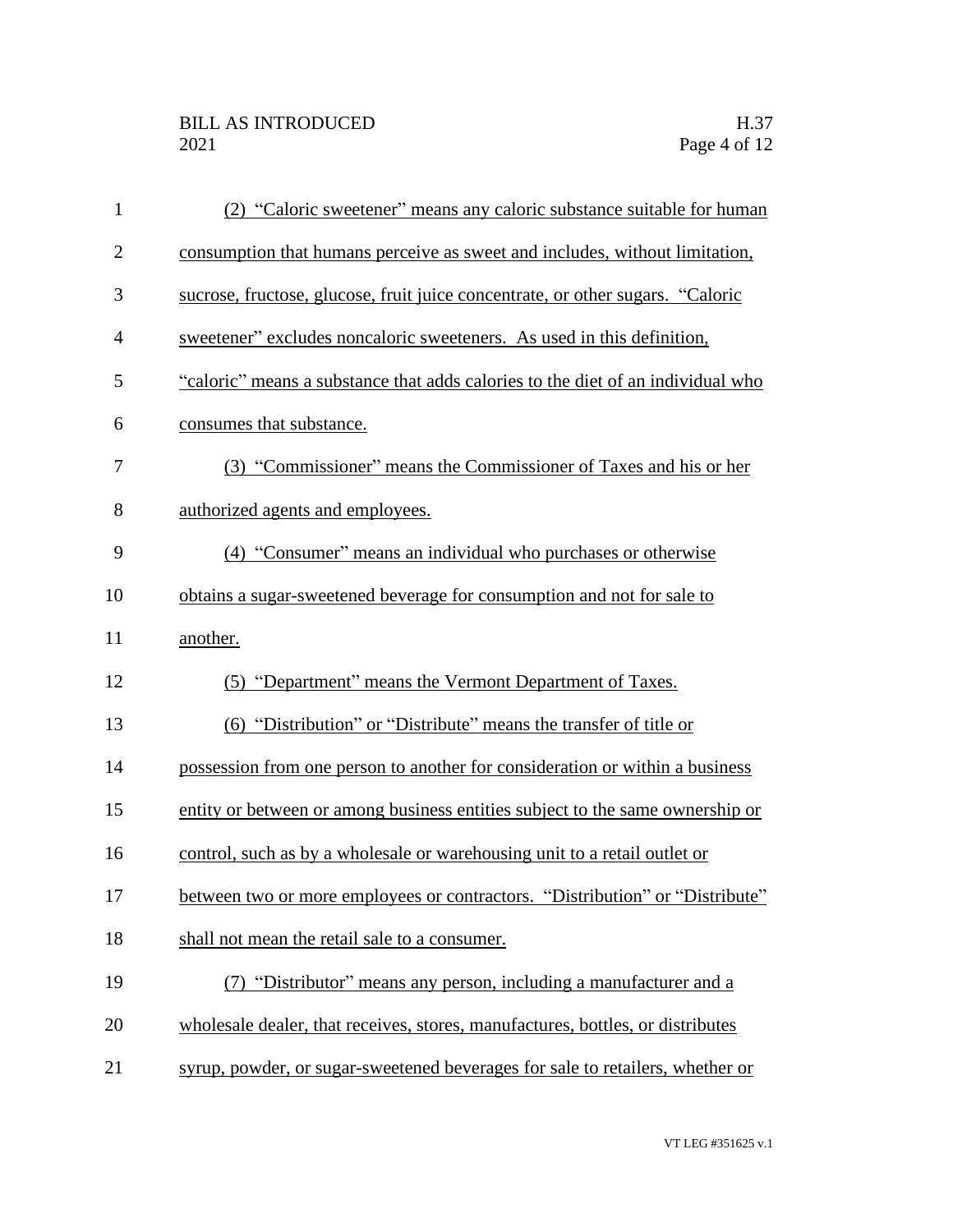| $\mathbf{1}$   | not that person also sells such products to consumers. "Distributor" also     |
|----------------|-------------------------------------------------------------------------------|
| $\overline{2}$ | means any person importing or causing to be imported syrup, powder, or        |
| 3              | sugar-sweetened beverages into the State from outside the State for sale to a |
| $\overline{4}$ | retailer or consumer.                                                         |
| 5              | (8) "Place of business" means any place where syrup, powder, or               |
| 6              | sugar-sweetened beverages are manufactured or received for sale in the State. |
| 7              | (9) "Powder" means any solid mixture of ingredients used in making,           |
| 8              | mixing, or compounding sugar-sweetened beverages by mixing the powder         |
| 9              | with any one or more other ingredients, including water, ice, syrup, simple   |
| 10             | syrup, fruits, vegetables, fruit juice, vegetable juice, or carbonation or    |
| 11             | other gas.                                                                    |
| 12             | (10) "Retailer" means any person that sells syrup, powder, or                 |
| 13             | sugar-sweetened beverages to consumers in the State.                          |
| 14             | (11) "Sale" means the transfer of title or possession for valuable            |
| 15             | consideration regardless of the manner by which the transfer is completed.    |
| 16             | (12) "Sugar-sweetened beverage" means any nonalcoholic beverage,              |
| 17             | carbonated or noncarbonated, that is intended for human consumption as a      |
| 18             | beverage and contains any added sweetener. As used in this definition,        |
| 19             | "nonalcoholic beverage" means any beverage that contains less than one-half   |
| 20             | of one percent alcohol per volume.                                            |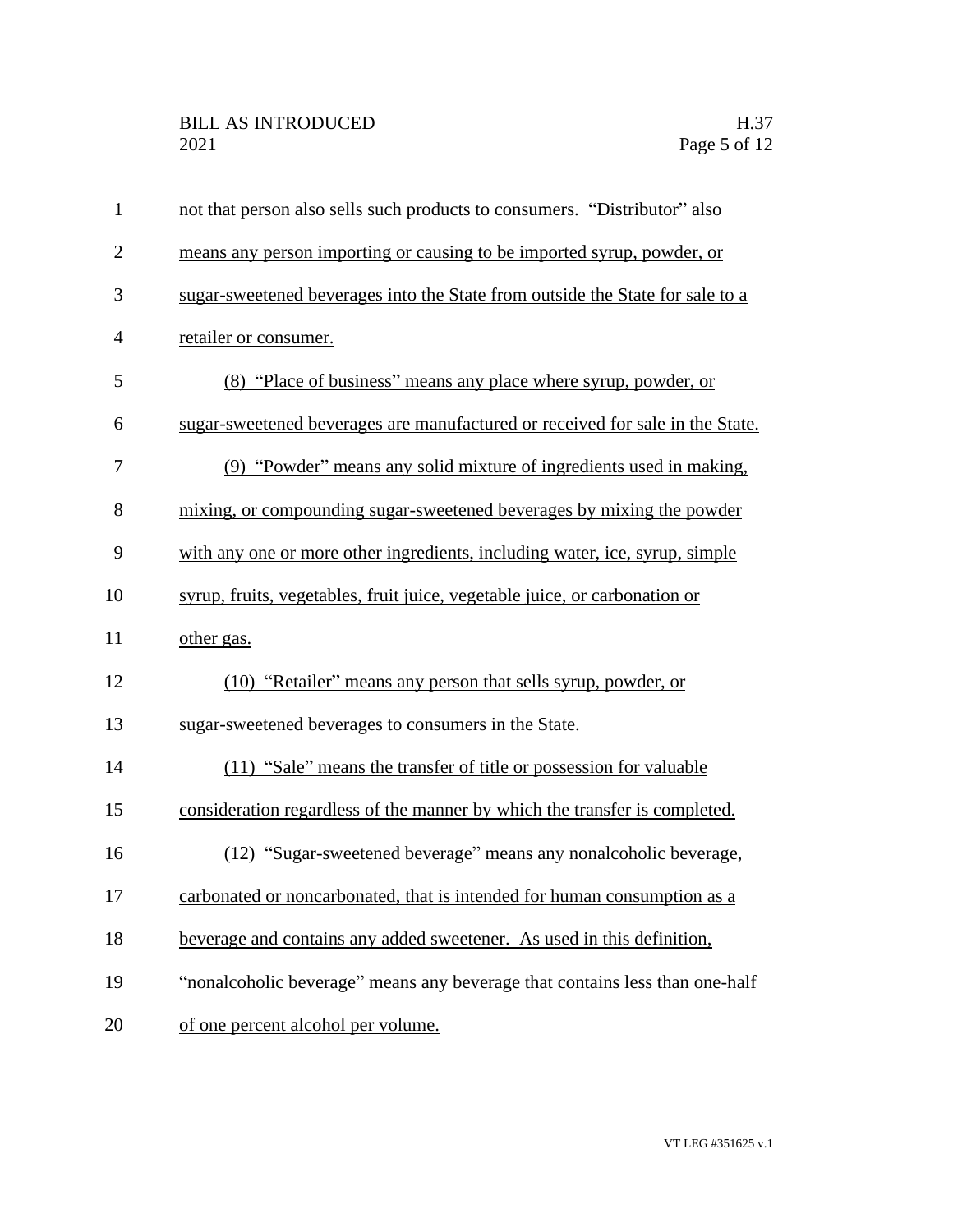| $\mathbf{1}$   | (13) "Sweetener" means any caloric substance suitable for human                  |
|----------------|----------------------------------------------------------------------------------|
| $\overline{2}$ | consumption that humans perceive as sweet and includes sucrose, fructose,        |
| 3              | glucose, other sugars, or fruit juice concentrates but does not include any      |
| $\overline{4}$ | substance that adds fewer than five calories per reference amount customarily    |
| 5              | consumed or per labeled serving.                                                 |
| 6              | (14) "Syrup" means a liquid mixture of ingredients used in making,               |
| 7              | mixing, or compounding sugar-sweetened beverages using one or more other         |
| 8              | ingredients, such as water, ice, powder, simple syrup, fruits, vegetables, fruit |
| 9              | juice, vegetable juice, or carbonation or other gas.                             |
| 10             | § 9402. TAX IMPOSED                                                              |
| 11             | (a) There is imposed an excise tax on every distributor of \$0.01 per ounce      |
| 12             | upon sugar-sweetened beverages sold in the State.                                |
| 13             | (b) There is imposed an excise tax on every distributor of \$0.01 per ounce      |
| 14             | of syrup and powder sold in the State. For purposes of calculating the tax       |
| 15             | under this subsection, the taxable volume of syrup or powder shall be equal to   |
| 16             | the largest volume of sugar-sweetened beverage resulting from use of the syrup   |
| 17             | or powder according to the manufacturer's instructions.                          |
| 18             | § 9403. EXEMPTIONS                                                               |
| 19             | The following shall be exempt from the tax imposed by section 9402 of this       |
| 20             | chapter:                                                                         |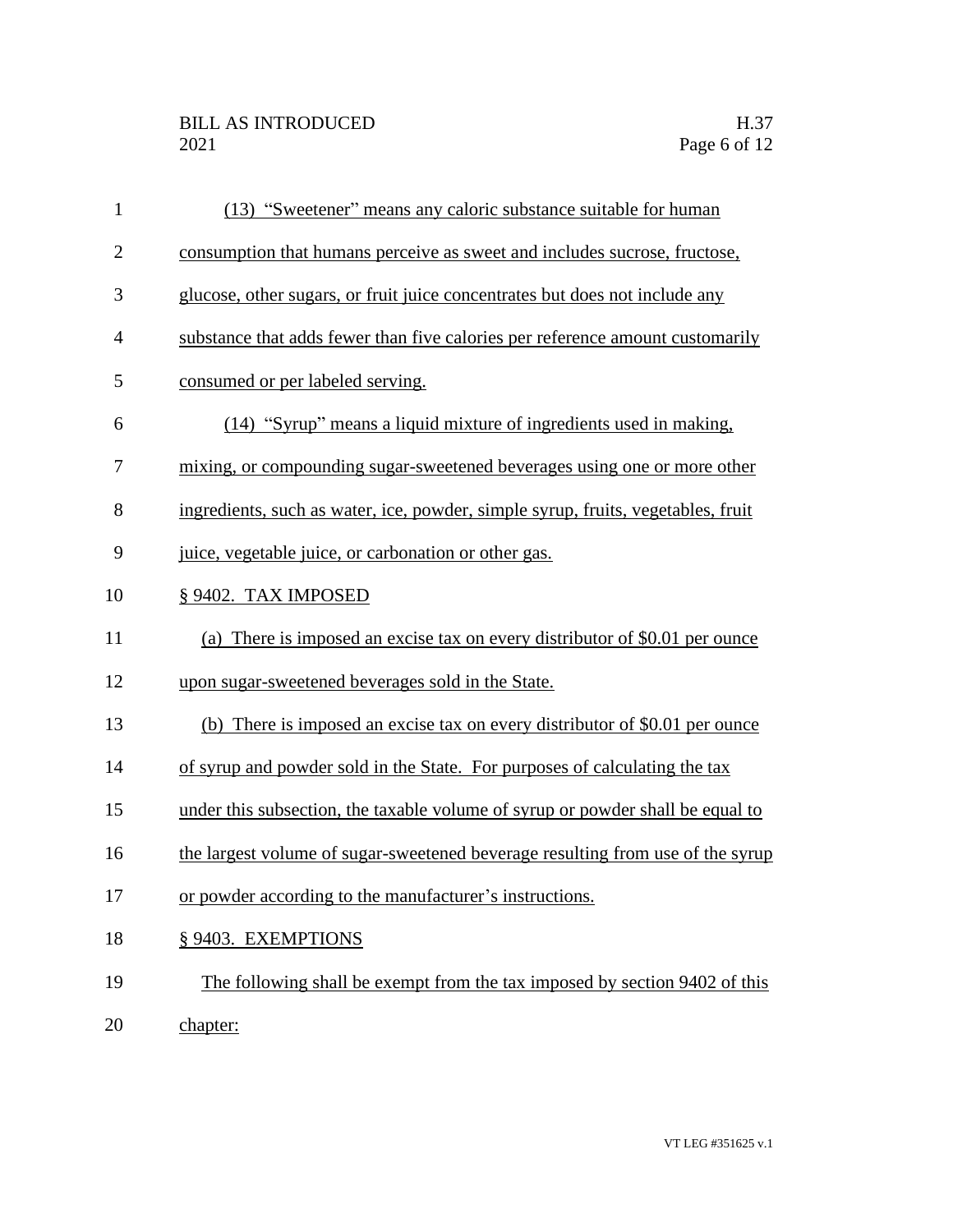| $\mathbf{1}$   | (1) Syrup, powder, or sugar-sweetened beverages sold to the                         |
|----------------|-------------------------------------------------------------------------------------|
| $\overline{2}$ | U.S. government, its subdivisions, or under any other circumstances in which        |
| 3              | the State is without power to impose the tax.                                       |
| $\overline{4}$ | (2) Syrup, powder, or sugar-sweetened beverages sold by a distributor               |
| 5              | for resale or consumption outside the State.                                        |
| 6              | (3) Syrup, powder, or sugar-sweetened beverages sold by a distributor to            |
| 7              | another distributor and not intended for resale to a consumer if the purchasing     |
| 8              | distributor holds a license issued under section 9406 of this chapter and if the    |
| 9              | sales invoice clearly indicates that the sale is exempt.                            |
| 10             | (4) Beverages sweetened solely with noncaloric sweeteners.                          |
| 11             | (5) Beverages in which milk, or soy, rice, or similar milk substitute, is           |
| 12             | the primary ingredient or the first listed ingredient on the label of the beverage. |
| 13             | (6) Coffee or tea without added caloric sweetener.                                  |
| 14             | Infant formula.                                                                     |
| 15             | (8) Beverages for medical use.                                                      |
| 16             | (9) Water without any caloric sweeteners.                                           |
| 17             | (10) Beverages consisting of 100 percent natural fruit or vegetable juice           |
| 18             | with no added sweetener. As used in this subdivision, "natural fruit juice" and     |
| 19             | "natural vegetable juice" mean the original liquid resulting from the pressing      |
| 20             | of fruits or vegetables or the liquid resulting from the dilution of dehydrated     |
| 21             | natural fruit juice or natural vegetable juice.                                     |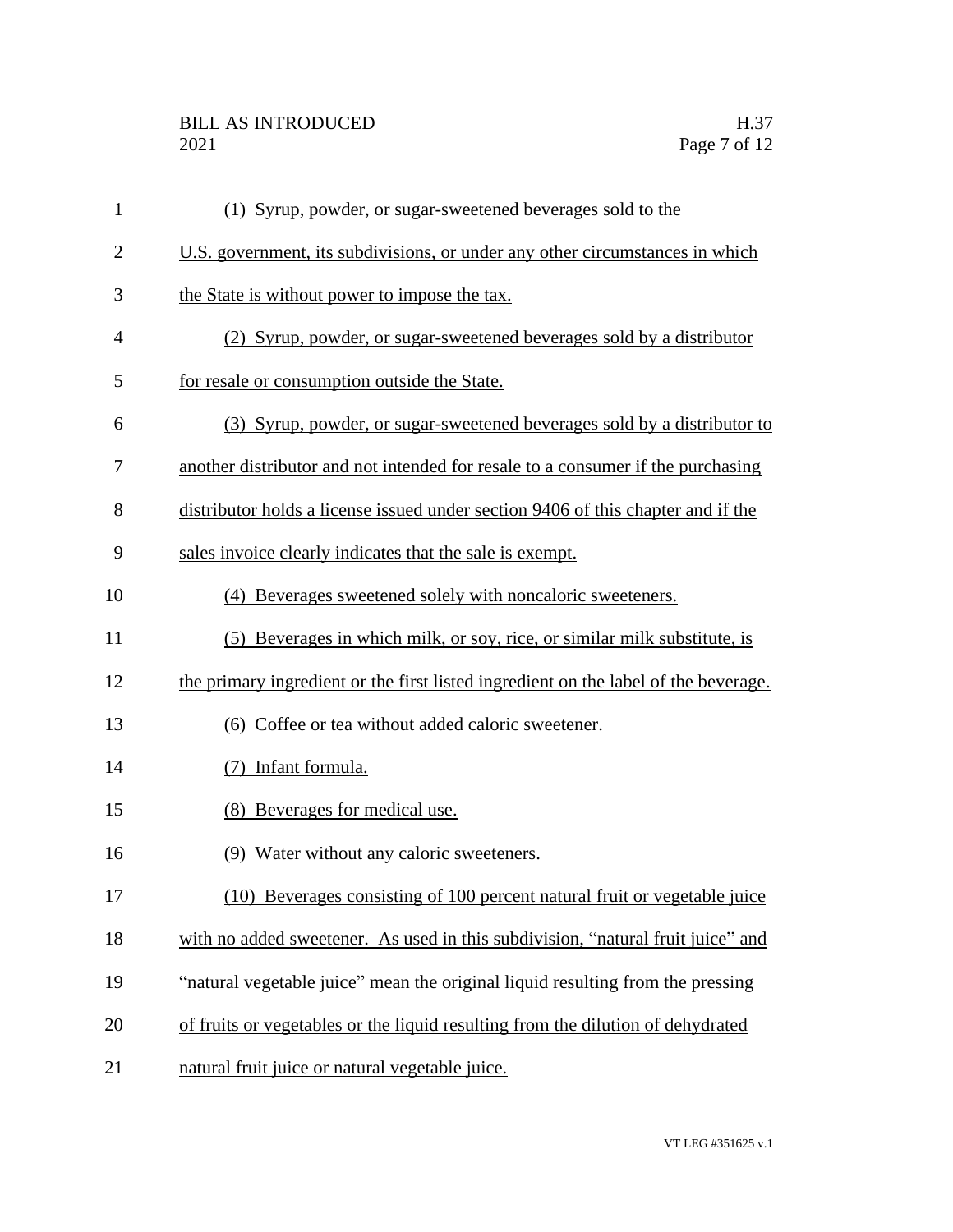| $\mathbf{1}$   | § 9404. RETURNS, REMITTANCES, AND RECORDS                                         |
|----------------|-----------------------------------------------------------------------------------|
| $\overline{2}$ | (a) Any distributor liable for the tax imposed by this chapter shall, on or       |
| 3              | before the 25th day of every month, return to the Commissioner, under oath of     |
| $\overline{4}$ | a person with legal authority to bind the distributor, a statement containing its |
| 5              | name and place of business; the quantity of syrup, powder, and                    |
| 6              | sugar-sweetened beverages subject to the excise tax imposed by this chapter       |
| 7              | sold in the preceding month; and any other information required by the            |
| 8              | Commissioner, along with the tax due.                                             |
| 9              | (b) Every distributor shall maintain, for not less than three years, accurate     |
| 10             | records showing all transactions subject to tax liability under this chapter.     |
| 11             | Distributors must identify the amount of tax collected as a separate invoice      |
| 12             | entry on sales to retailers. These records are subject to inspection by the       |
| 13             | Commissioner at all reasonable times during normal business hours.                |
| 14             | § 9405. ADVERSE CHILDHOOD EXPERIENCES INITIATIVE FUND                             |
| 15             | (a) There is established a special fund pursuant to chapter 7, subchapter 5       |
| 16             | of this title comprising the revenue from the tax imposed by this chapter         |
| 17             | together with any additions or interest accruing to the Fund. The Fund shall be   |
| 18             | called the "Adverse Childhood Experiences Initiative Fund." The                   |
| 19             | Commissioner of Finance and Management may draw warrants for                      |
| 20             | disbursements from this Fund in anticipation of receipts. The monies in the       |
| 21             | Fund shall be available for the General Assembly to appropriate in accordance     |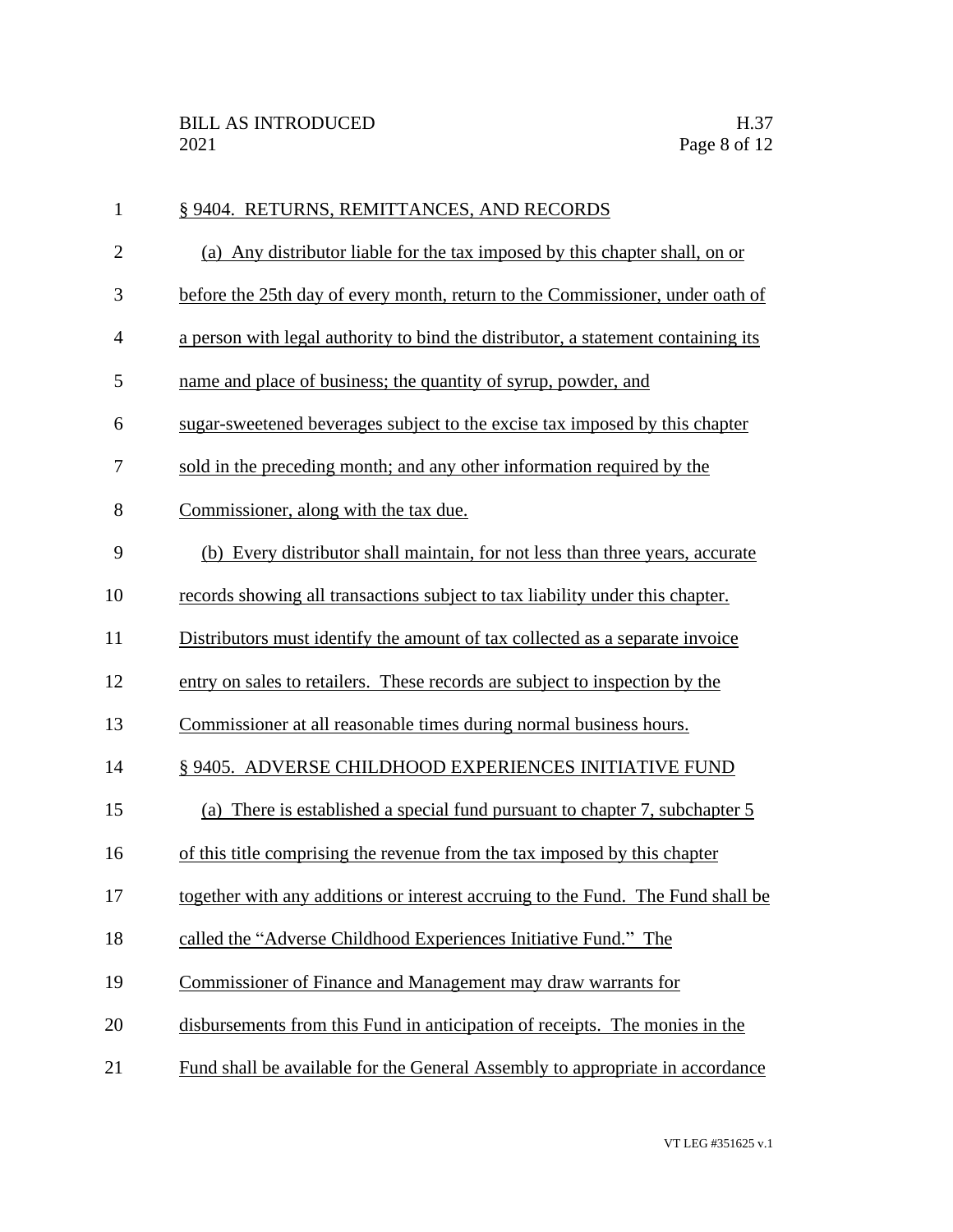| $\mathbf{1}$   | with subsection (b) of this section. Any remaining balance at the end of the |
|----------------|------------------------------------------------------------------------------|
| $\overline{2}$ | fiscal year shall be carried forward in the Fund. The Fund shall be          |
| 3              | administered by the Secretary of Human Services.                             |
| 4              | (b) The funds in the Adverse Childhood Experiences Initiative Fund shall     |
| 5              | only be used to:                                                             |
| 6              | (1) subsidize initiatives focused on building resilience for individuals     |
| 7              | experiencing adverse childhood experiences;                                  |
| 8              | (2) support programs directed at preventing adverse childhood                |
| 9              | experiences; and                                                             |
| 10             | (3) support programs directed at improving childhood nutrition.              |
| 11             | § 9406. LICENSE REQUIRED                                                     |
| 12             | Each distributor shall secure a license from the Commissioner before         |
| 13             | engaging in the business of selling sugar-sweetened beverages in the State.  |
| 14             | § 9407. APPLICATION FOR AND ISSUANCE OF LICENSE                              |
| 15             | (a) A separate application and license shall be required for each wholesale  |
| 16             | outlet when a distributor owns or controls more than one such outlet.        |
| 17             | (b) Licenses shall be issued by the Commissioner upon application, without   |
| 18             | charge, on forms prescribed by the Commissioner, stating the name and        |
| 19             | address of the applicant, the address of the place of business, the type of  |
| 20             | business, and any other information the Commissioner may require for the     |
| 21             | administration of this chapter.                                              |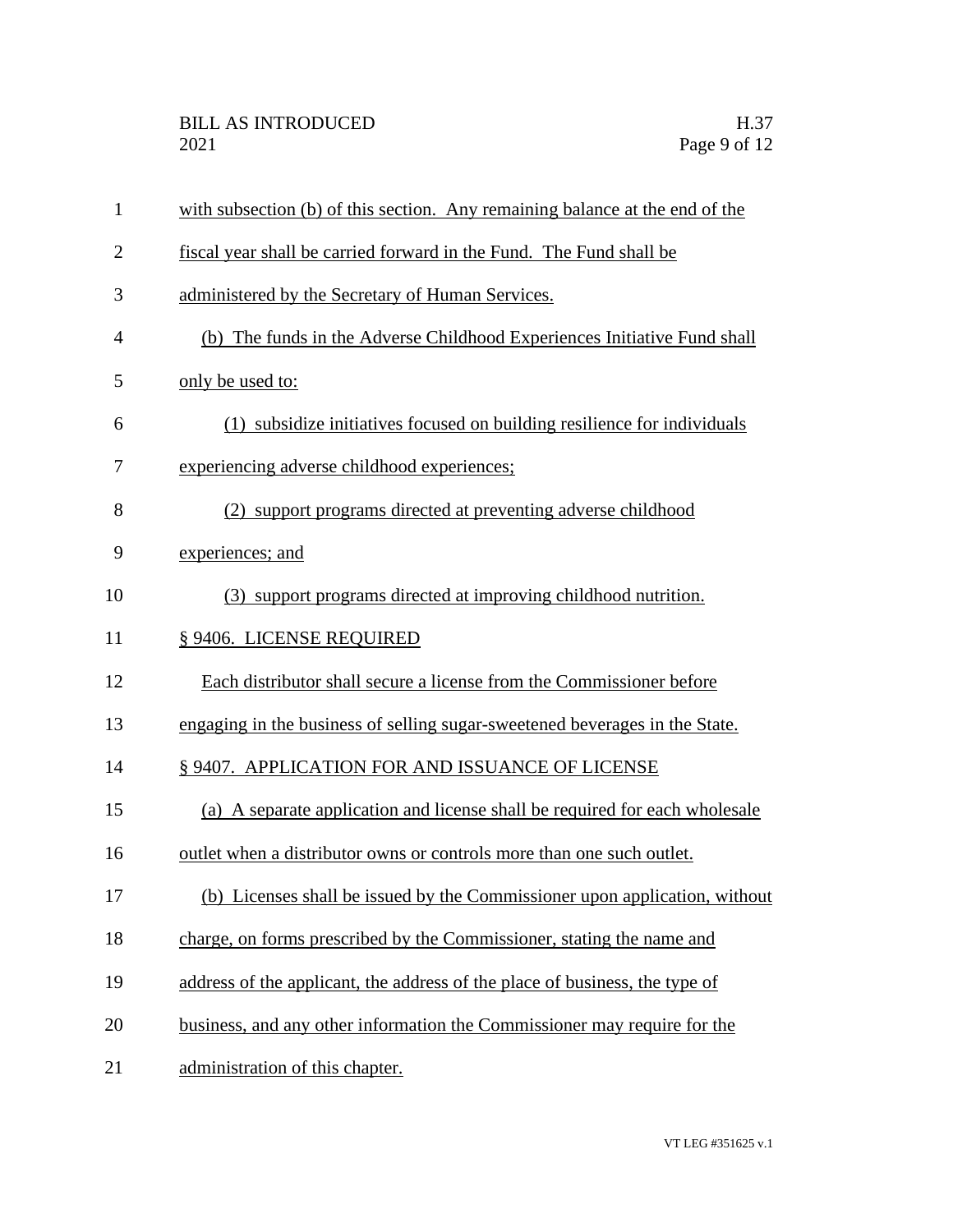| $\mathbf{1}$   | § 9408. TERM OF LICENSES                                                         |
|----------------|----------------------------------------------------------------------------------|
| $\overline{2}$ | Each license issued under the provisions of this chapter shall remain valid      |
| 3              | as long as the licensee continues to do business at the place named, unless the  |
| $\overline{4}$ | license is revoked or suspended by the Commissioner pursuant to section 9409     |
| 5              | of this chapter. The license shall be nonassignable and nontransferable and      |
| 6              | shall be surrendered immediately to the Commissioner if the business is sold or  |
| 7              | transferred or if the licensee ceases to do business at the place named.         |
| 8              | § 9409. REVOCATION AND SUSPENSION OF LICENSES                                    |
| 9              | The Commissioner may revoke or suspend the license of any licensee for           |
| 10             | failure to comply with any provision of this chapter or for failure to comply    |
| 11             | with the provisions of 11 V.S.A. chapter 15.                                     |
| 12             | § 9410. PENALTIES AND INTEREST                                                   |
| 13             | (a) Any person subject to the provisions of this chapter that fails to pay the   |
| 14             | tax imposed by this chapter by the date that payment is due or fails to submit a |
| 15             | return as required by this chapter shall be subject to the penalty and interest  |
| 16             | provisions of section 3202 of this title.                                        |
| 17             | (b) Any person subject to the provisions of this chapter that sells or offers    |
| 18             | for sale any syrup, powder, or sugar-sweetened beverages in the State without    |
| 19             | holding a license as required by this chapter is liable for a penalty of up to   |
| 20             | \$100.00 for each day such sales are made or offered.                            |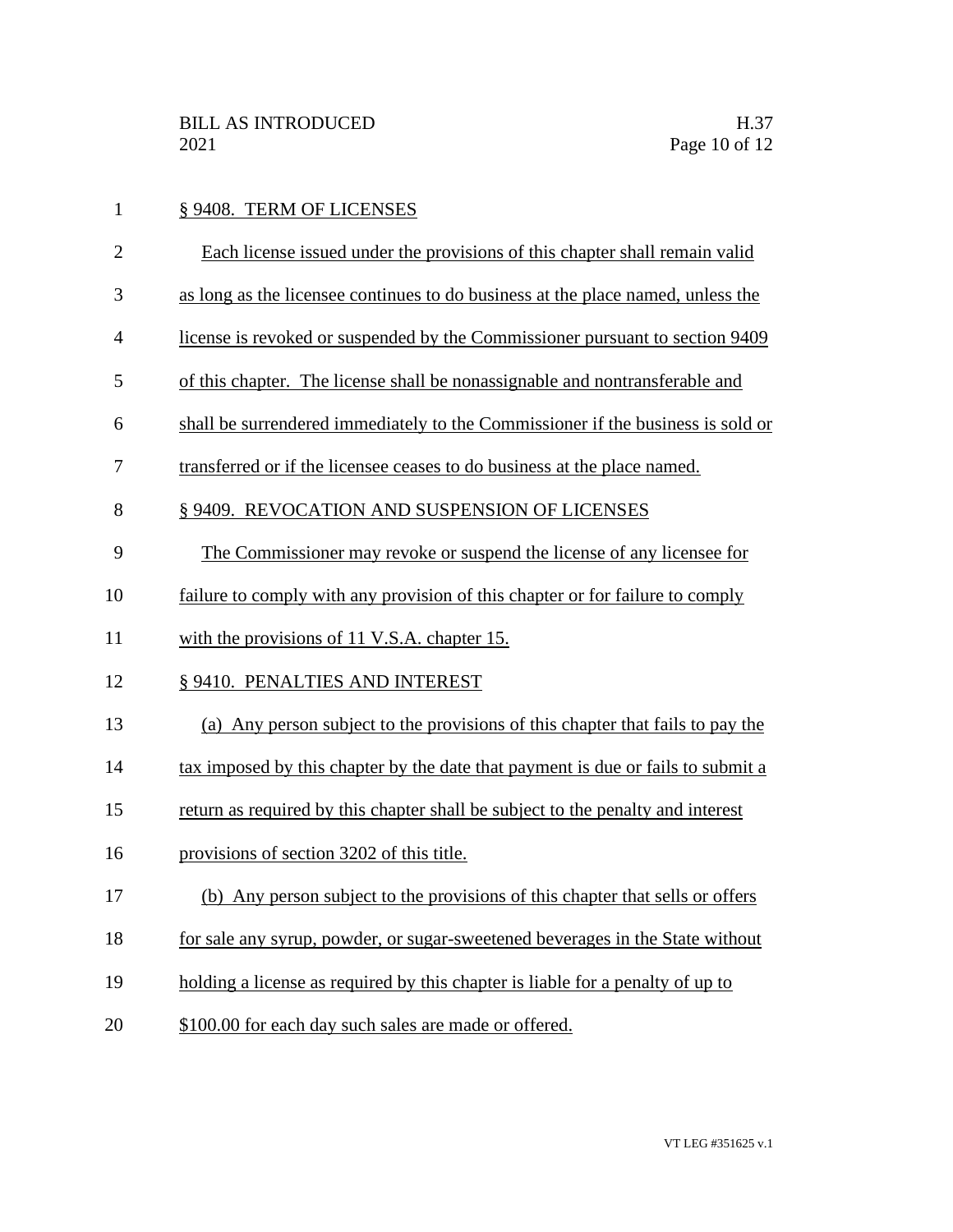## § 9411. APPEALS

- Any person aggrieved by an action taken by the Commissioner under this
- chapter may appeal in writing to the Commissioner for a review. The
- Commissioner shall then grant a hearing under 3 V.S.A. chapter 25 and notify
- the aggrieved person in writing of his or her determination. The
- Commissioner's determination may be appealed within 30 days to the Superior
- Court of the county of this State in which the taxpayer resides or has a place of
- business or to the Superior Court of Washington County.
- § 9412. BONDING
- When the Commissioner, in his or her discretion, considers it necessary to
- protect the revenues raised under this chapter, he or she may require any
- licensee to file with him or her a bond under the terms of section 3114 of this
- title.
- § 9413. RULES
- The Commissioner is authorized to adopt rules and procedures to
- accomplish the purposes of this chapter.
- Sec. 3. MONITORING
- The Department of Health shall develop criteria and standards for an
- 19 independent evaluation to assess the impact that the tax imposed under
- 32 V.S.A. chapter 227 has on the consumption of sugar-sweetened beverage